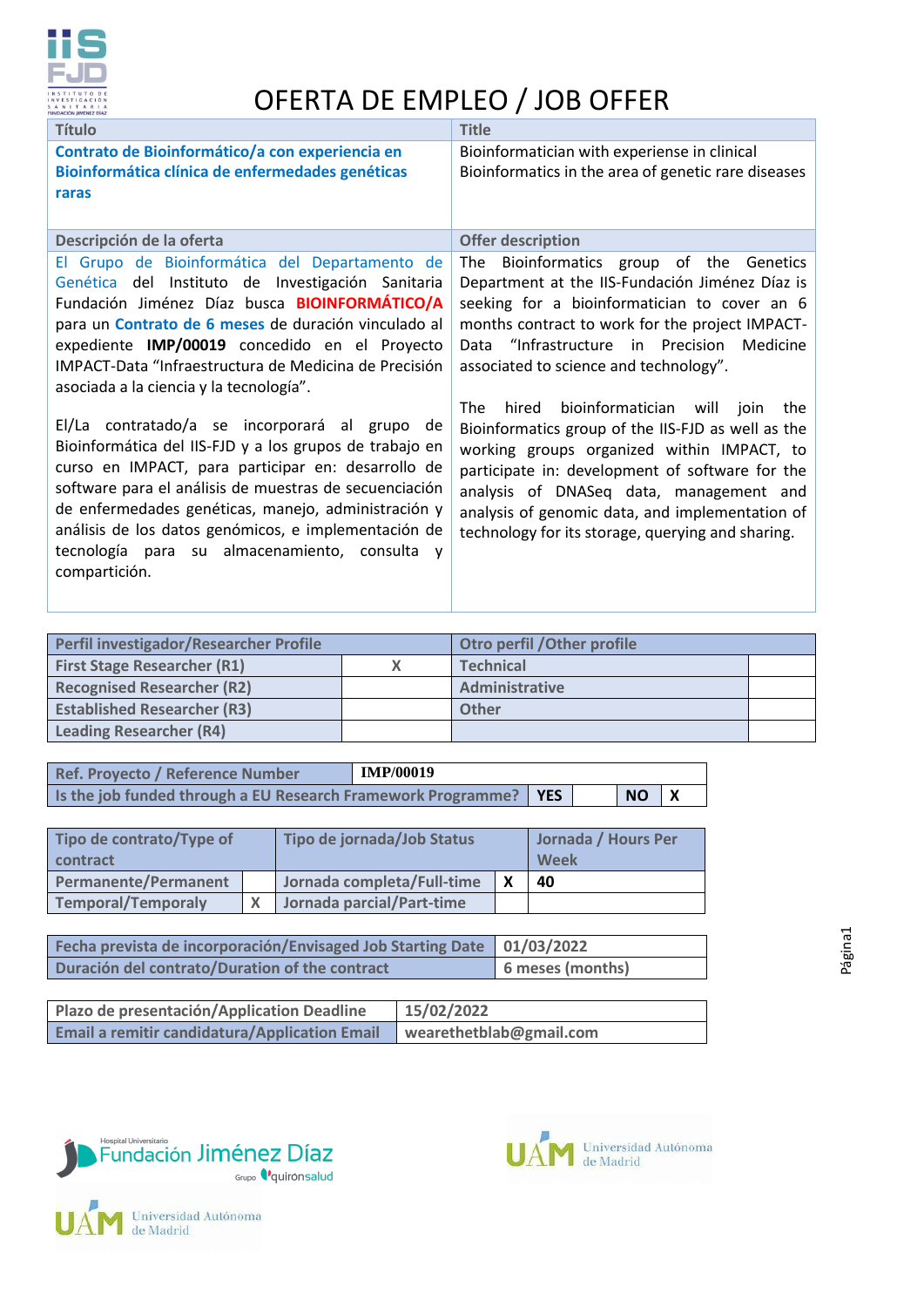

## OFERTA DE EMPLEO / JOB OFFER

| <b>Requisitos mínimos</b>                                                                                                                                                                                                                                                                                                                                                                   | <b>Skills/Qualifications</b>                                                                                                                                                                                                                                                                                                            |
|---------------------------------------------------------------------------------------------------------------------------------------------------------------------------------------------------------------------------------------------------------------------------------------------------------------------------------------------------------------------------------------------|-----------------------------------------------------------------------------------------------------------------------------------------------------------------------------------------------------------------------------------------------------------------------------------------------------------------------------------------|
| Los requisitos imprescindibles son:<br>Máster en Bioinformática.<br>Nivel alto de python y R.<br>Software GATK.                                                                                                                                                                                                                                                                             | <b>Essential requirements:</b><br>Msc in Bioinformatics.<br>Proficiency in pyhton and R<br><b>GATK</b> pipelines                                                                                                                                                                                                                        |
| Idiomas                                                                                                                                                                                                                                                                                                                                                                                     | Languages                                                                                                                                                                                                                                                                                                                               |
| Español e inglés                                                                                                                                                                                                                                                                                                                                                                            | Spanish and english                                                                                                                                                                                                                                                                                                                     |
| Otros requisitos obligatorios<br>Experiencia en el análisis de DNASeq, protocolos<br>de detección de variantes SNVs y CNVs.<br>Experiencia en el manejo de datos genómicos de<br>$\bullet$<br>una cohorte de pacientes, calculo de frecuencias<br>alélicas.<br>Experiencia en aproximaciones de filtrado y<br>$\bullet$<br>priorización de variantes en enfermedades raras<br>mendelinanas. | Other requirements:<br>analysis,<br>Experience<br>in<br><b>DNASeq</b><br>pipelines for the detection of SNVs<br>and CNVs.<br>Experience in the management of<br>genomic data of large cohorts, allele<br>frequency calculations.<br>in<br>Experience<br>filtering<br>and<br>prioritization of variants for mendelian<br>rare disesases. |
| Requerimientos específicos a valorar                                                                                                                                                                                                                                                                                                                                                        | <b>Specific Requirements</b>                                                                                                                                                                                                                                                                                                            |
| Publicaciones científicas y comunicaciones a<br>congresos<br>Buen conocimiento de las enfermedades<br>$\bullet$<br>genéticas y raras                                                                                                                                                                                                                                                        | Scientific publications and<br>communications to congresses<br>Good knowledge of rare and genetic<br>diseases                                                                                                                                                                                                                           |